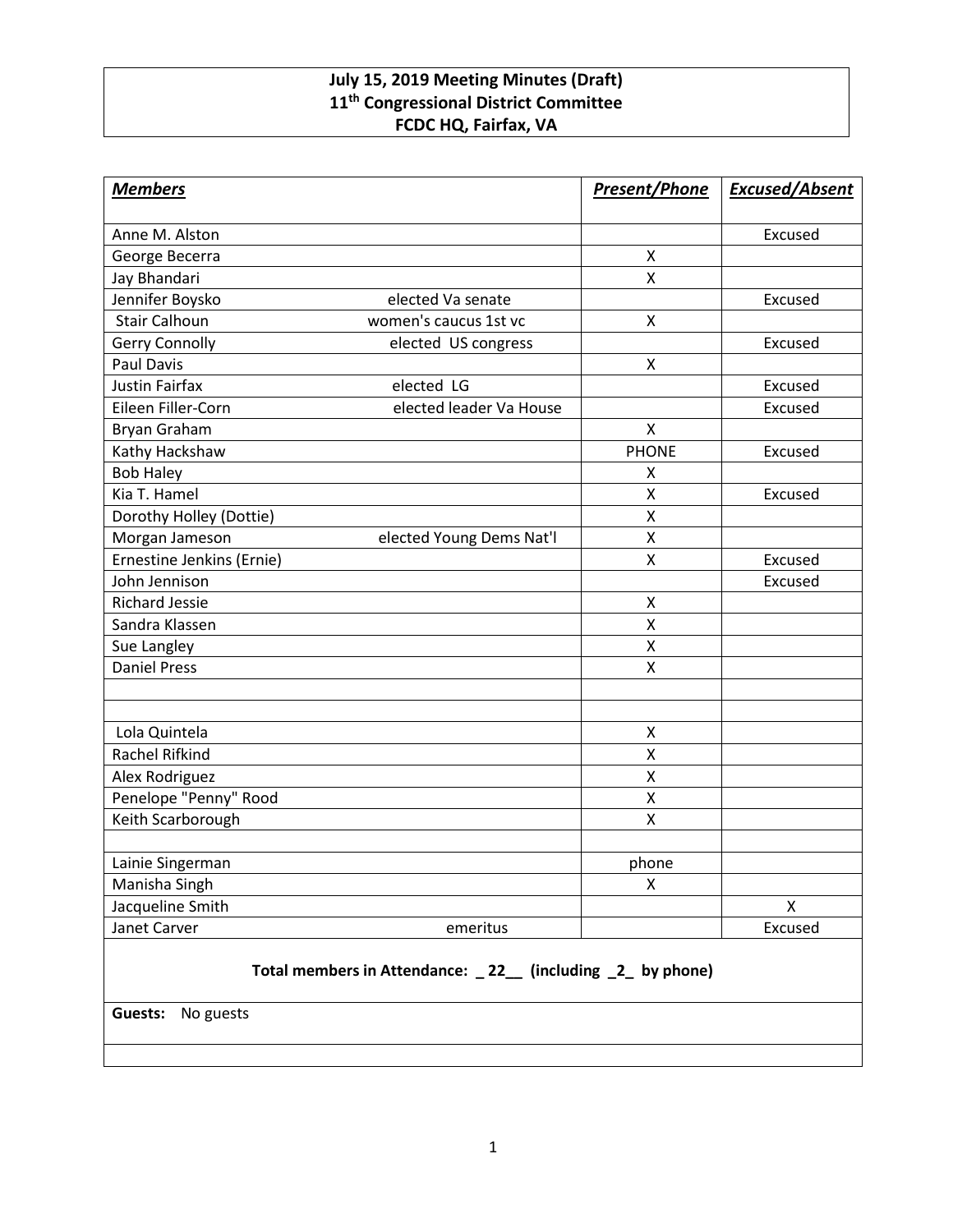1.a. Call to Order**:** Meeting called to order by Chair Haley, 8:02 pm.

1.b Roll Call: Singh

- 2. Guest Introductions
- No guests
- 3.a. Motion to Approve Agenda

Motion by \_ Dan press \_\_ 2nd by \_\_Morgan\_ Discussion: none Vote: \_\_unanimous\_

3.b. Approval of Minutes. – Manisha

March 18, 2019 11th CD meeting @ FCDC HQ -Motion by Penny 2nd by Bryan Discussion: corrections by \_\_ Vote: \_\_unanimous\_

April 15, 2019 11th CD meeting @ FCDC HQ -Motion by \_Did not Record\_ The Conduction of the 2nd by \_did not record Discussion: corrections by \_\_ Vote: \_\_unanimous\_

 June 15, 2019 11th CD meeting @ DPVA, Richmond - Motion by Penny 2nd by George, with corrections Discussion: corrections by 1) Dan Press, correction of Del Aird. 2) George asked his attendance for June  $15<sup>th</sup>$  to be changed from absent to excused. Both Amendments were accepted Vote: \_\_unanimous\_

4. Treasurer's Report - Rachel - as of: 5/20/2019 Federal account  $\qquad$  \$ 4,976.01 Non-federal account \$ 8,290.19 Accepted. No vote required.

5. Chair's Report - Haley

- Blue Commonwealth Gala – review- discussion about seating issues

 - Disbursement of funds to Campaigns. Bob proposed participating/sponsoring different programs/projects for the upcoming elections. This ensued lively discussion and multiple suggestions.

-Morgan proposed organizing a campaign contribution committee.

-Penny and Sue both suggested keep >\$5000 as reserve for events and other unplanned expenses -George added that at least one person from the by law committee should be on this committee to advise them.

-Bob wanted time to consider all this proposals and communicate via emails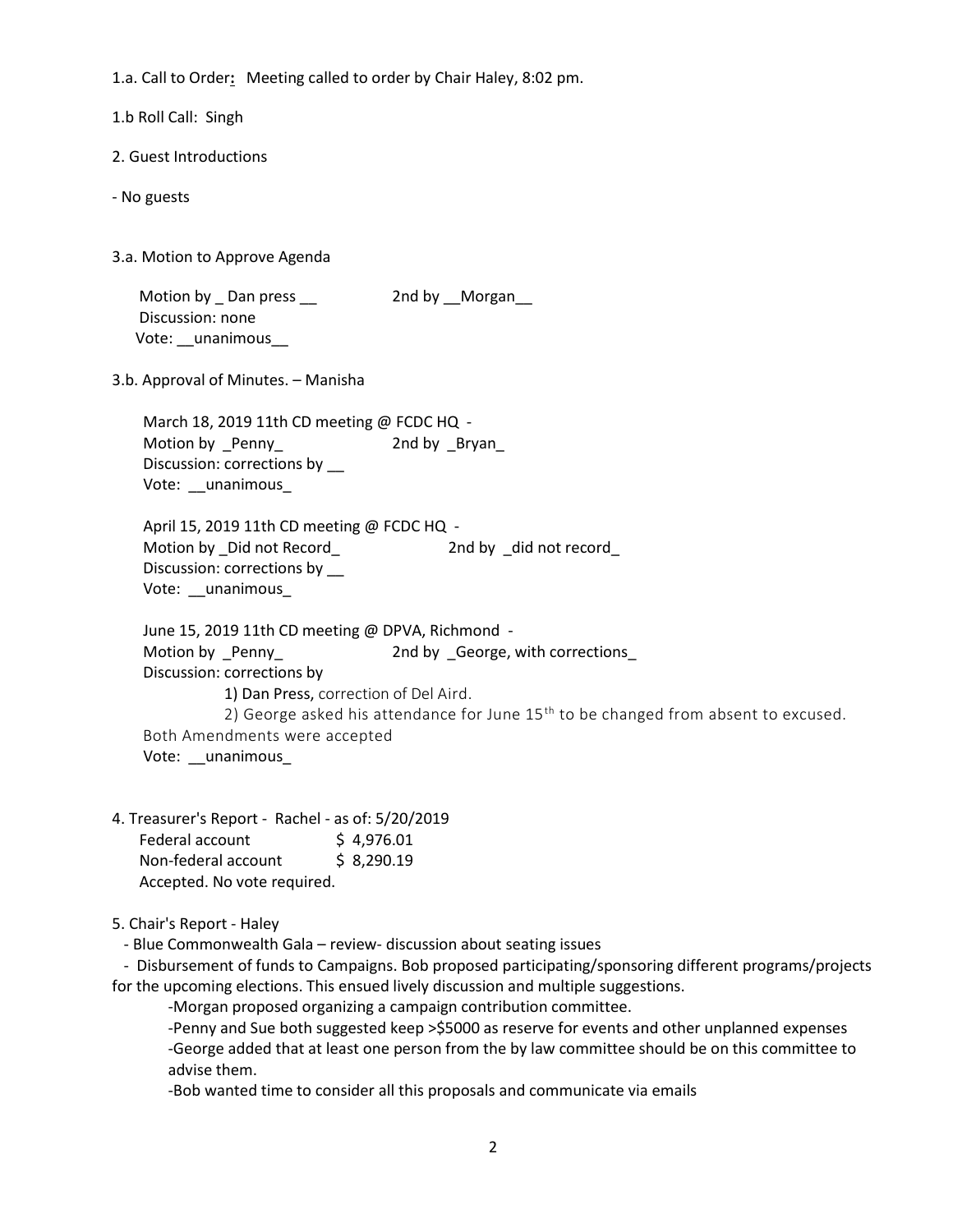- 6. Vice Chairs' Reports
	- Fairfax Sue:
	- 1) Suggested having the CD11 state convention on May  $16<sup>th</sup>$  2020 in sync with CD 8.
		- -Lola to book Woodson HSl, Auditorium, Cafeteria and 2 more room for caucuses
	- Motion by Sue to hold the convention on May 16<sup>th</sup> 2020 2<sup>nd</sup> by Penny and Rachel Discussion: vivid discussion about the process and DPVA framework Voted: -Unanimously\_
	- 2) September 15<sup>th</sup> is set for Halfway to St. Patrick day @ venue Auld Shebeen from 5-7 pm. Request for Volunteers and recommendation about the food was discussed
	- 3) Sue is organizing a fundraiser to help Hunter Mill Candidate who have incurred campaign debts on July 27<sup>th</sup>, 5pm at Sue's house

PWCo - Ernie: -

- 1) PWCo county Meeting on  $25<sup>th</sup>$  July
- 2) Efforts to flip the Board of Supervisor races
- 3) Upcoming Schoolboard elections. We have candidates in all races. 2 unopposed in BoS and **Schoolboard**

Communications - Lainie:

- 1) Joint campaign going well
- 2) personal update she is changing job and working with Leesburg Public Defenders, and moving to CD 10 and will not be able to serve on CD11 committee effective August 1
- 7. Jurisdiction Reports:

FfxCo - Sue: - nothing further

FfxCity – Kathy :

- 1) Success of  $4^{th}$  July Parade –
- 2) Fall festival on October  $12<sup>th</sup>$  2019

PWCo - Keith - nothing further

- 8. Tech/Comm working group
	- Lanie: no report
	- Paul: will put the bylaws on the website once finalized
- 9. Caucus/Committees

Resolution Committee- Sandra: Presented the Green New Deal Virginia resolution. To be voted on in August

Latino Caucus – George discussed the caucus's elections results

Women Caucus – Stair-

- 1) Women Summit was a huge success (more later)
- 2) Planning a happy hour as recommended by Lola for 512 YD women on  $10<sup>th</sup>$  August
- 3) Need suggestions and action item recommendations for women caucus role in CD11